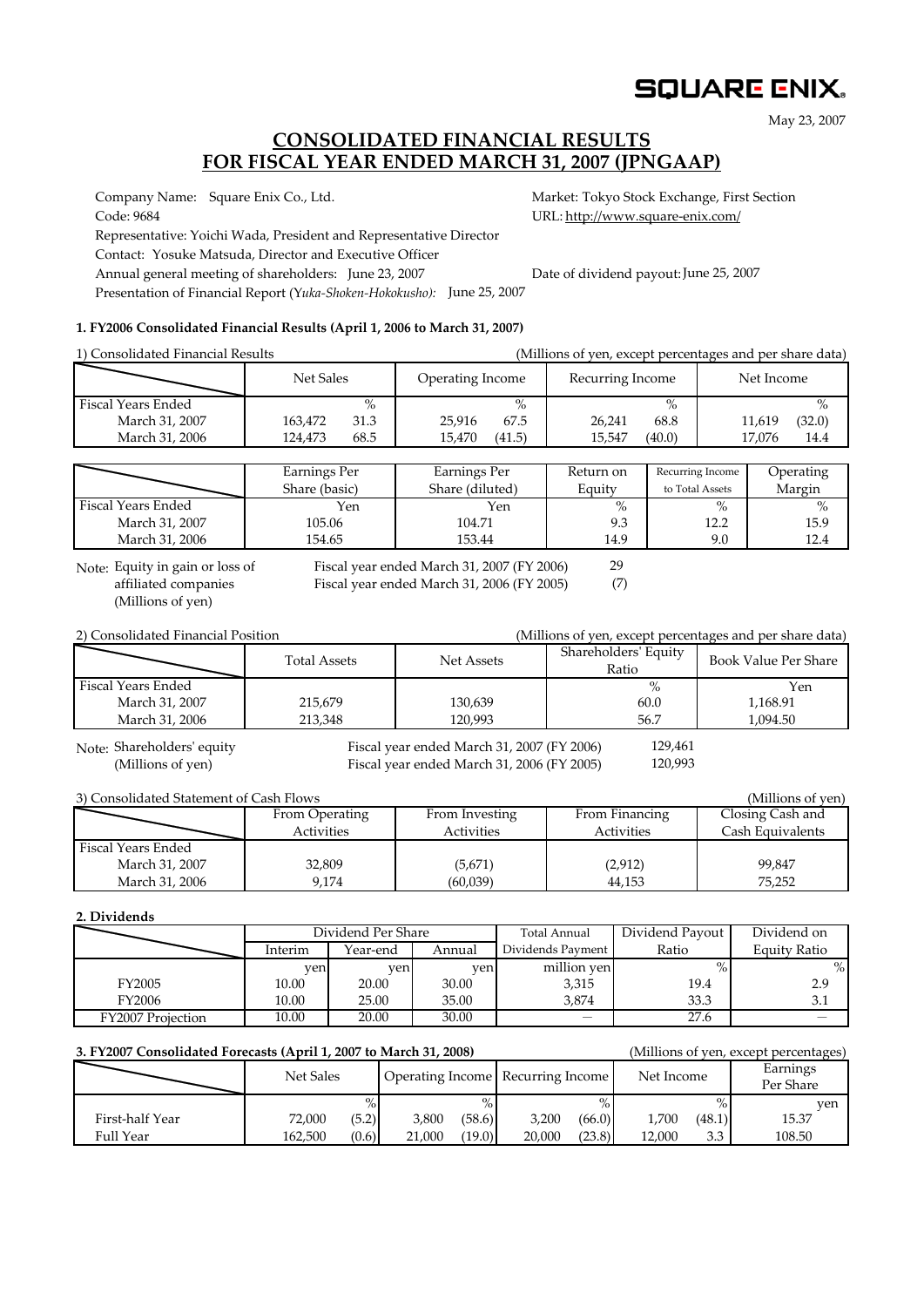#### **4. Others**

- 1) Change in Scope of Consolidation and Application of the Equity Method (Added) 1 (SQUARE ENIX OF AMERICA HOLDINGS, INC) (Removed) 0
- 2) Change in policies of consolidaetd financial statements preparation

| 1. Related to changes in accounting standard | Applicable     |
|----------------------------------------------|----------------|
| 2. Other changes                             | Not applicable |

3) Outstanding shares (common shares)

1. Number of shares issued and outstanding (including treasury stock) at year‐end Fiscal year ended March 31, 2007 (FY 2006) Fiscal year ended March 31, 2006 (FY 2005) 2. Number of treeasury stock at year‐end Fiscal year ended March 31, 2007 (FY 2006) Fiscal year ended March 31, 2006 (FY 2005) 110,729,623 193,882 182,139 110,947,818

### **[REFERENCE] NON‐CONSOLIDATED FINANCIAL RESULTS**

#### **1. FY2006 Non‐Consolidated Financial Results (April 1, 2006 to March 31, 2007)**

1) Non‐Consolidated Financial Results (Millions of yen, except percentages and per share data)

|                    | Net Sales | Operating Income | Recurring Income | Net Income |  |  |
|--------------------|-----------|------------------|------------------|------------|--|--|
| Fiscal Years Ended | $\%$      | $\%$             | $\%$             |            |  |  |
| March 31, 2007     | 62,852    | 19.017           | 19.694           | 18.164     |  |  |
|                    | (10.6)    | 51.0             | 44.5             | (12.2)     |  |  |
| March 31, 2006     | 70.283    | 12.597           | 13,633           | 20.691     |  |  |
|                    | 9.9       | (47.7)           | (42.1)           | 52.6       |  |  |

|                    | Earnings Per  | Earnings Per    |
|--------------------|---------------|-----------------|
|                    | Share (basic) | Share (diluted) |
| Fiscal Years Ended | Yen           | Yen             |
| March 31, 2007     | 164.23        | 163.69          |
| March 31, 2006     | 187.39        | 185 93          |

| 2) Non-Consolidated Financial Position |                     |            | (Millions of yen, except percentages and per share data) |                             |  |  |  |
|----------------------------------------|---------------------|------------|----------------------------------------------------------|-----------------------------|--|--|--|
|                                        | <b>Total Assets</b> | Net Assets | Shareholders' Equity<br>Ratio                            | <b>Book Value Per Share</b> |  |  |  |
| Fiscal Years Ended                     |                     |            | $\%$                                                     | Yen                         |  |  |  |
| March 31, 2007                         | 193,796             | 134,419    | 69.4                                                     | 1,213.67                    |  |  |  |
| March 31, 2006                         | 181.840             | 119.681    | 65.8                                                     | 1.082.62                    |  |  |  |
|                                        |                     |            |                                                          |                             |  |  |  |

Fiscal year ended March 31, 2007 (FY 2006) (Millions of yen) Fiscal year ended March 31, 2006 (FY 2005) Note: Total shareholders' equity

119,681 134,419

| 2. FY2007 Non-Consolidated Forecasts (April 1, 2007 to March 31, 2008)<br>(Millions of yen, except percentages) |           |        |        |        |                                     |        |            |        |                       |  |  |
|-----------------------------------------------------------------------------------------------------------------|-----------|--------|--------|--------|-------------------------------------|--------|------------|--------|-----------------------|--|--|
|                                                                                                                 | Net Sales |        |        |        | Operating Income   Recurring Income |        | Net Income |        | Earnings<br>Per Share |  |  |
|                                                                                                                 |           |        |        |        |                                     |        |            | $\%$ . | ven                   |  |  |
| First-half Year                                                                                                 | 24.800    | (10.7) | 1,400  | (80.7) | 1.400                               | (81.2) | 900        | (80.0) | 8.14                  |  |  |
| Full Year                                                                                                       | 60.000    | (4.5)  | 10,000 | (47.4) | 10.000                              | (49.2) | 6.000      | (67.0) | 54.25                 |  |  |

Percentages in net sales, operating income, recurring income, and net income are percentage changes compared with the same period of the previous fiscal year.

#### Disclaimer

The forward-looking statements in this document are based upon the information currently available, and necessarily include elements that are not entirely predictable. Actual results may differ from the forward-looking statements in this document.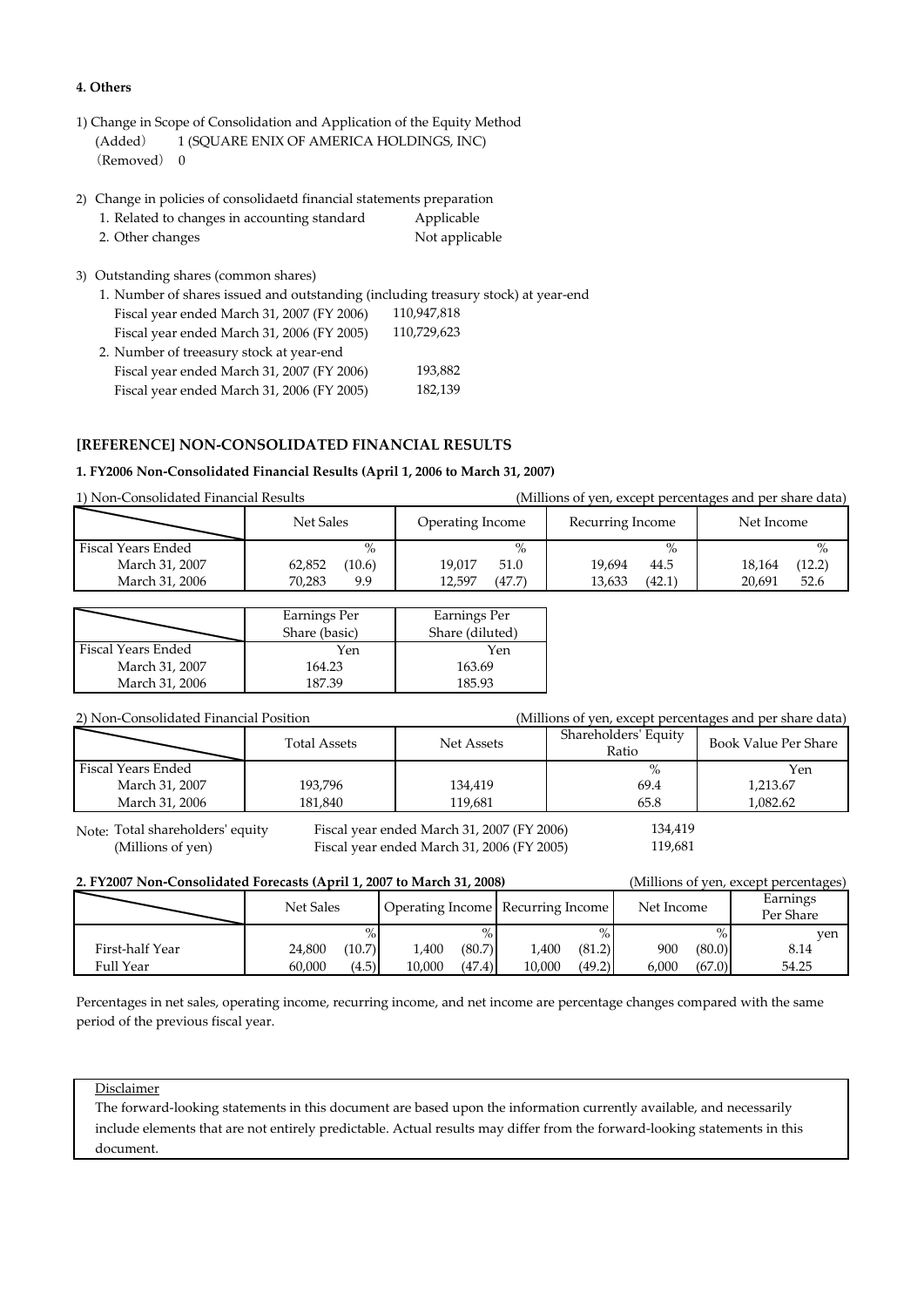# **Consolidated Financial Statements for Fiscal Year Ended March 31, 2007**

Consolidated Balance Sheet

|   |                                   | (Millions of yen) |                        |       |        |                        |           |          |
|---|-----------------------------------|-------------------|------------------------|-------|--------|------------------------|-----------|----------|
|   |                                   |                   | FY2005                 |       |        | FY2006                 |           |          |
|   | Account                           |                   | (As of March 31, 2006) |       |        | (As of March 31, 2007) |           | Change   |
|   |                                   |                   | Amount                 | Rate  |        | Amount                 | Rate      |          |
|   |                                   |                   |                        | $\%$  |        |                        | $\%$      |          |
|   | (Assets)                          |                   |                        |       |        |                        |           |          |
| Ι | Current assets                    |                   |                        |       |        |                        |           |          |
|   | 1. Cash and deposits              |                   | 75,257                 |       |        | 99,852                 |           |          |
|   | 2. Notes and accounts receivable  |                   | 33,215                 |       |        | 21,206                 |           |          |
|   | 3. Inventories                    |                   | 5,489                  |       |        | 4,188                  |           |          |
|   | 4. Content production account     |                   | 7,312                  |       |        | 11,903                 |           |          |
|   | 5. Deferred tax assets            |                   | 7,877                  |       |        | 5,634                  |           |          |
|   | 6. Other                          |                   | 3,968                  |       |        | 4,656                  |           |          |
|   | Allowance for doubtful accounts   |                   | (868)                  |       |        | (832)                  |           |          |
|   | Total current assets              |                   | 132,251                | 62.0  |        | 146,608                | 68.0      | 14,356   |
|   | II Non-current assets             |                   |                        |       |        |                        |           |          |
|   | 1. Property and equipment         |                   |                        |       |        |                        |           |          |
|   | 1) Buildings and structures       | 18,694            |                        |       | 17,316 |                        |           |          |
|   | Accumulated depreciation          | 11,546            | 7,148                  |       | 11,354 | 5,962                  |           |          |
|   | 2) Tools and fixtures             | 12,481            |                        |       | 11,365 |                        |           |          |
|   | Accumulated depreciation          | 8,761             | 3,719                  |       | 7,963  | 3,401                  |           |          |
|   | 3) Amusement equipment            | 58,733            |                        |       | 41,577 |                        |           |          |
|   | Accumulated depreciation          | 45,292            | 13,440                 |       | 30,778 | 10,798                 |           |          |
|   | 4) Other                          | 26                |                        |       | 24     |                        |           |          |
|   | Accumulated depreciation          | 15                | 10                     |       | 19     | 5                      |           |          |
|   | 5) Land                           |                   | 5,516                  |       |        | 5,404                  |           |          |
|   | 6) Construction in progress       |                   | 159                    |       |        | 91                     |           |          |
|   | Total property and equipment      |                   | 29,995                 | 14.1  |        | 25,664                 | 11.9      | (4,330)  |
|   | 2. Intangible assets              |                   |                        |       |        |                        |           |          |
|   | 1) Goodwill                       |                   | 23,446                 |       |        | 20,276                 |           |          |
|   | 2) Other                          |                   | 1,942                  |       |        | 1,381                  |           |          |
|   | Total intangible assets           |                   | 25,389                 | 11.9  |        | 21,657                 | 10.0      | (3,731)  |
|   | 3. Investments and other assets   |                   |                        |       |        |                        |           |          |
|   | 1) Investment securities          |                   | 1,459                  |       |        | 455                    |           |          |
|   | 2) Long-term loans                |                   | 173                    |       |        | 176                    |           |          |
|   | 3) Rental deposits                |                   | 17,361                 |       |        | 14,198                 |           |          |
|   | 4) Construction cooperation fund  |                   | 2,158                  |       |        | 1,886                  |           |          |
|   | 5) Claim in bankruptcy            |                   | 2,240                  |       |        | 5,065                  |           |          |
|   | 6) Deferred tax assets            |                   | 6,523                  |       |        | 4,939                  |           |          |
|   | 7) Other                          |                   | 533                    |       |        | 541                    |           |          |
|   | Allowance for doubtful accounts   |                   | (4,738)                |       |        | (5, 515)               |           |          |
|   | Total investment and other assets |                   | 25,712                 | 12.0  |        | 21,748                 | $10.1\,$  | (3,964)  |
|   | Total non-current assets          |                   | 81,097                 | 38.0  |        | 69,071                 | 32.0      | (12,026) |
|   | Total assets                      |                   | 213,348                | 100.0 |        | 215,679                | $100.0\,$ | 2,330    |
|   |                                   |                   |                        |       |        |                        |           |          |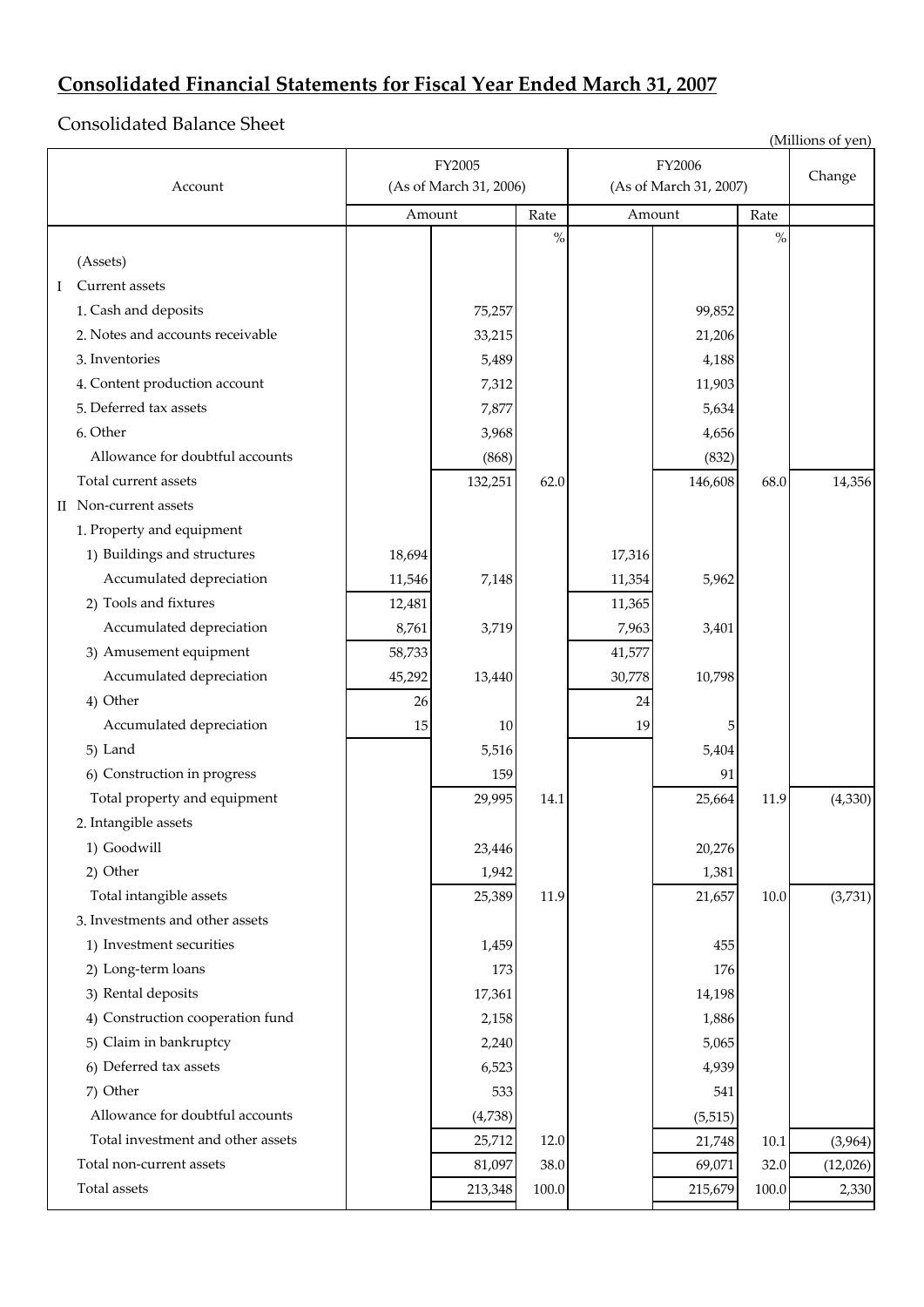| Account                                   | FY2005<br>(As of March 31, 2006) |         |         | FY2006<br>(As of March 31, 2007) |        |      | Change   |
|-------------------------------------------|----------------------------------|---------|---------|----------------------------------|--------|------|----------|
|                                           |                                  | Amount  | Rate    |                                  | Amount | Rate |          |
|                                           |                                  |         | $\%$    |                                  |        | $\%$ |          |
| (Liabilities)                             |                                  |         |         |                                  |        |      |          |
| Current liabilities<br>Ι                  |                                  |         |         |                                  |        |      |          |
| 1. Notes and accounts payable             |                                  | 12,124  |         |                                  | 13,275 |      |          |
| 2. Other accounts payable                 |                                  | 6,509   |         |                                  | 4,773  |      |          |
| 3. Accrued expenses                       |                                  | 6,413   |         |                                  | 3,379  |      |          |
| 4. Accrued corporate taxes                |                                  | 4,848   |         |                                  | 994    |      |          |
| 5. Accrued consumption taxes              |                                  | 1,245   |         |                                  | 895    |      |          |
| 6. Advance payments received              |                                  | 991     |         |                                  | 1,188  |      |          |
| 7. Deposits received                      |                                  | 421     |         |                                  | 490    |      |          |
| 8. Reserve for bonuses                    |                                  | 2,648   |         |                                  | 1,872  |      |          |
| 9. Allowance for sales returns            |                                  | 1,186   |         |                                  | 2,271  |      |          |
| 10. Allowance for losses due to closure   |                                  |         |         |                                  |        |      |          |
| of game arcade                            |                                  | 292     |         |                                  | 2,973  |      |          |
| 11. Other                                 |                                  | 1,159   |         |                                  | 289    |      |          |
| Total current liabilities                 |                                  | 37,840  | 17.8    |                                  | 32,404 | 15.0 | (5, 436) |
| II Non-current liabilities                |                                  |         |         |                                  |        |      |          |
| 1. Corporate bond                         |                                  | 50,000  |         |                                  | 50,000 |      |          |
| 2. Allowance for retirement benefits      |                                  | 3,001   |         |                                  | 2,169  |      |          |
| 3. Allowance for directors' retirement    |                                  |         |         |                                  |        |      |          |
| benefits                                  |                                  | 189     |         |                                  | 262    |      |          |
| 4. Other                                  |                                  | 202     |         |                                  | 204    |      |          |
| Total non-current liabilities             |                                  | 53,394  | 25.0    |                                  | 52,635 | 24.4 | (758)    |
| <b>Total liabilities</b>                  |                                  | 91,234  | 42.8    |                                  | 85,040 | 39.4 | (6, 194) |
|                                           |                                  |         |         |                                  |        |      |          |
| (Minority interests)                      |                                  |         |         |                                  |        |      |          |
| Minority interests in consolidated        |                                  |         |         |                                  |        |      |          |
| subsidiaries                              |                                  | 1,120   | $0.5\,$ |                                  |        |      |          |
| (Shareholders' equity)                    |                                  |         |         |                                  |        |      |          |
| I Common stock                            |                                  | 7,803   | 3.7     |                                  |        |      |          |
| II Capital surplus reserve                |                                  | 37,044  | 17.4    |                                  |        |      |          |
| <b>III</b> Retained earnings              |                                  | 76,022  | 35.6    |                                  |        |      |          |
| IV Unrealized gain on revaluation of      |                                  |         |         |                                  |        |      |          |
| other investment securities               |                                  | 531     | 0.2     |                                  |        |      |          |
| V Foreign currency translation adjustment |                                  | 97      | 0.0     |                                  |        |      |          |
| VI Treasury stock                         |                                  | (506)   | (0.2)   |                                  |        |      |          |
| Total shareholders' equity                |                                  | 120,993 | 56.7    |                                  |        |      |          |
| Total liabilities, minority interests     |                                  |         |         |                                  |        |      |          |
| and shareholders' equity                  |                                  | 213,348 | 100.0   |                                  |        |      |          |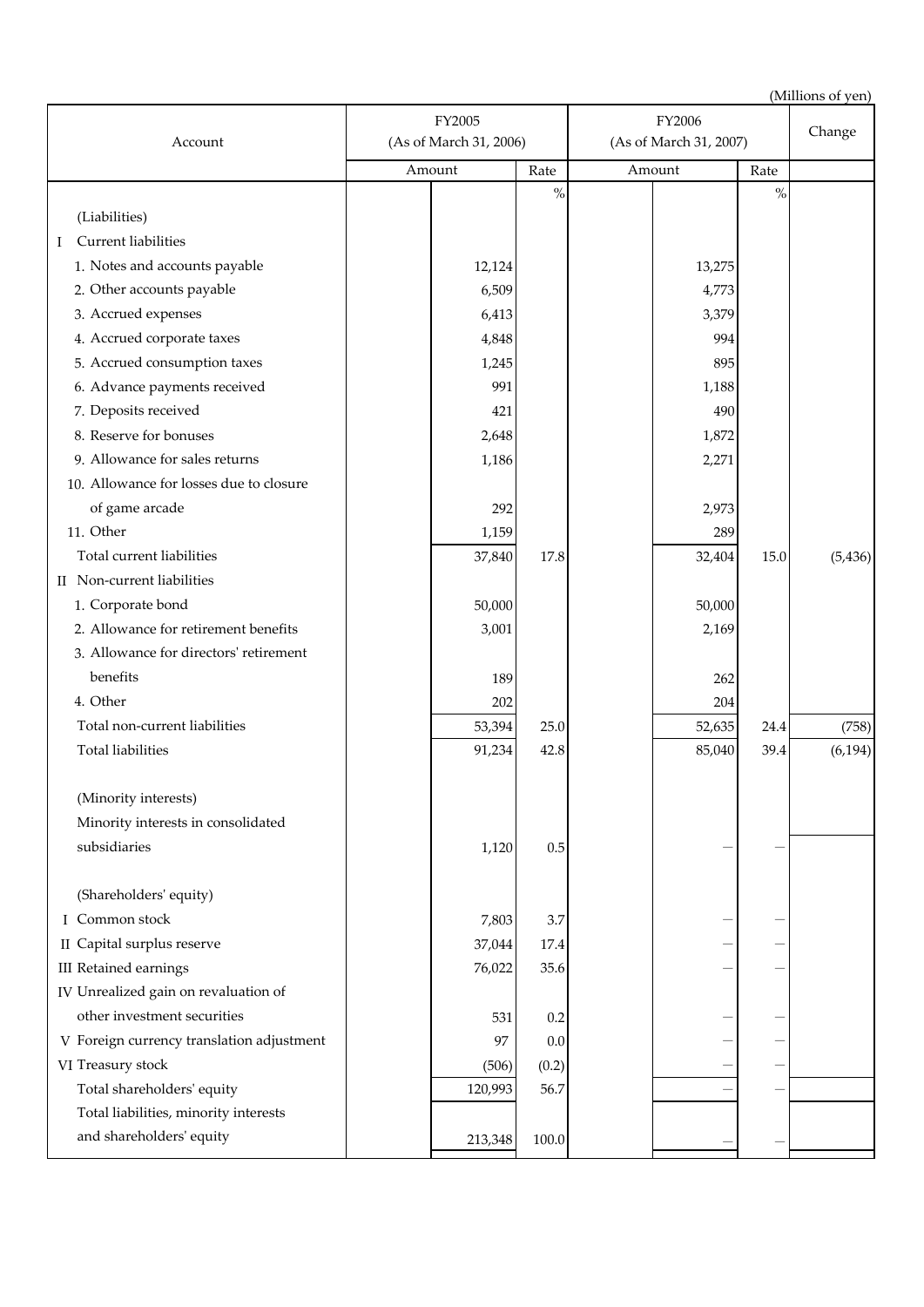| Account                                    | FY2005<br>(As of March 31, 2006) |        | FY2006<br>(As of March 31, 2007) |  |         | Change |  |
|--------------------------------------------|----------------------------------|--------|----------------------------------|--|---------|--------|--|
|                                            |                                  | Amount | Rate                             |  | Amount  | Rate   |  |
|                                            |                                  |        | $\%$                             |  |         | $\%$   |  |
| (Net assets)                               |                                  |        |                                  |  |         |        |  |
| Shareholders' equity                       |                                  |        |                                  |  |         |        |  |
| 1. Common stock                            |                                  | -      |                                  |  | 8,038   | 3.7    |  |
| 2. Capital surplus reserve                 |                                  |        |                                  |  | 37,279  | 17.3   |  |
| 3. Retained earnings                       |                                  |        |                                  |  | 84,315  | 39.1   |  |
| 4. Treasury stock                          |                                  |        |                                  |  | (540)   | (0.3)  |  |
| Total shareholders' equity                 |                                  |        |                                  |  | 129,092 | 59.8   |  |
| II Valuation and translation adjustment    |                                  |        |                                  |  |         |        |  |
| 1. Unrealized gains on revaluation of      |                                  |        |                                  |  |         |        |  |
| other investment securities                |                                  |        |                                  |  | (8)     | (0.0)  |  |
| 2. Foreign currency translation            |                                  |        |                                  |  |         |        |  |
| adjustment                                 |                                  |        |                                  |  | 377     | 0.2    |  |
| Total Valuation and translation adjustment |                                  |        |                                  |  | 368     | 0.2    |  |
| III Minority interests in consolidated     |                                  |        |                                  |  |         |        |  |
| subsidiaries                               |                                  |        |                                  |  | 1,178   | 0.6    |  |
| Total net assets                           |                                  |        |                                  |  | 130,639 | 60.6   |  |
| Total liabilities and net assets           |                                  |        |                                  |  | 215,679 | 100.0  |  |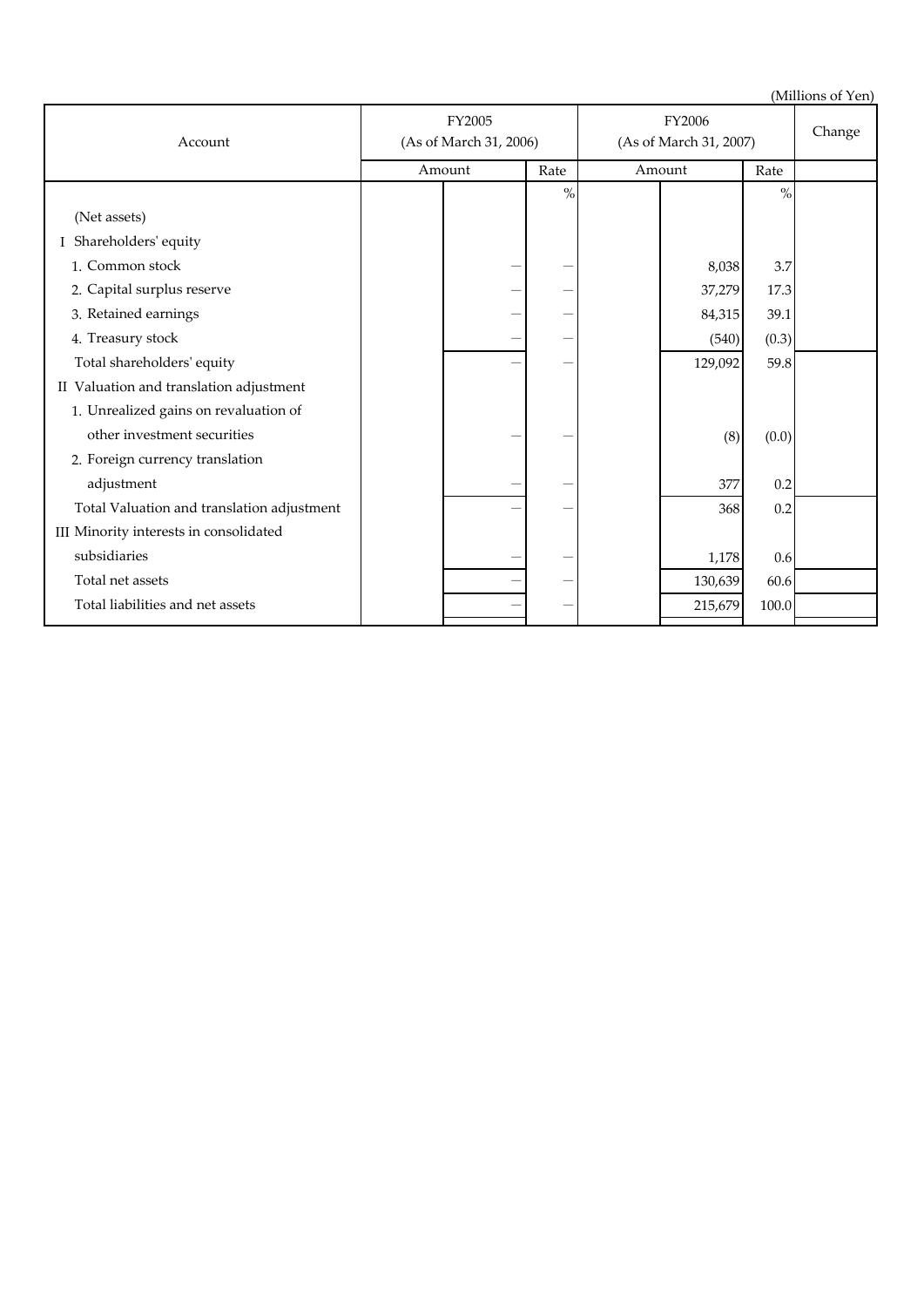# Consolidated Statements of Income

|                                                    |                                      | FY2005  |                                    |        | FY2006  |        |        |
|----------------------------------------------------|--------------------------------------|---------|------------------------------------|--------|---------|--------|--------|
| Account                                            | April 1, 2005 to )<br>March 31, 2006 |         | April 1, 2006 to<br>March 31, 2007 |        |         | Change |        |
|                                                    |                                      | Amount  | Rate                               |        | Amount  | Rate   | Amount |
|                                                    |                                      |         | $\%$                               |        |         | $\%$   |        |
| Net sales<br>Ι                                     |                                      | 124,473 | 100.0                              |        | 163,472 | 100.0  | 38,999 |
| Cost of sales<br>П                                 |                                      | 68,105  | 54.7                               |        | 87,262  | 53.4   | 19,156 |
| Gross profit                                       |                                      | 56,367  | 45.3                               |        | 76,210  | 46.6   | 19,842 |
| Reversal of allowance for sales returns            |                                      | 1,316   | 1.1                                |        | 1,186   | 0.8    | (129)  |
| Provision for allowance for sales returns          |                                      | 1,186   | 1.0                                |        | 2,271   | 1.4    | 1,084  |
| Net gross profit                                   |                                      | 56,497  | 45.4                               |        | 75,125  | 46.0   | 18,628 |
| III Selling, general and administrative expenses   |                                      |         |                                    |        |         |        |        |
| 1. Packaging freight charge                        | 1,623                                |         |                                    | 2,493  |         |        |        |
| 2. Advertising expense                             | 7,458                                |         |                                    | 6,331  |         |        |        |
| 3. Sales promotion expense                         | 1,177                                |         |                                    | 1,060  |         |        |        |
| 4. Provision for doubtful accounts                 | 101                                  |         |                                    |        |         |        |        |
| 5. Compensation for directors                      | 498                                  |         |                                    | 682    |         |        |        |
| 6. Salary                                          | 11,604                               |         |                                    | 15,482 |         |        |        |
| 7. Provision to reserve for bonuses                | 1,350                                |         |                                    | 2,237  |         |        |        |
| 8. Net periodic pension costs                      | 251                                  |         |                                    | 446    |         |        |        |
| 9. Provision to reserve for directors' retirement  |                                      |         |                                    |        |         |        |        |
| benefits                                           | 19                                   |         |                                    | 42     |         |        |        |
| 10. Welfare expense                                | 1,511                                |         |                                    | 2,046  |         |        |        |
| 11. Rental expense                                 | 1,949                                |         |                                    | 2,325  |         |        |        |
| 12. Commissions paid                               | 3,204                                |         |                                    | 3,357  |         |        |        |
| 13. Depreciation and amortization                  | 1,648                                |         |                                    | 1,464  |         |        |        |
| 14. Other                                          | 8,625                                | 41,026  | 33.0                               | 11,238 | 49,209  | 30.1   | 8,182  |
| Operating income                                   |                                      | 15,470  | 12.4                               |        | 25,916  | 15.9   | 10,446 |
| IV Non-operating income                            |                                      |         |                                    |        |         |        |        |
| 1. Interest income                                 | 139                                  |         |                                    | 467    |         |        |        |
| 2. Dividends received                              | 23                                   |         |                                    | 3      |         |        |        |
| 3. Foreign exchange gain                           | 508                                  |         |                                    | 147    |         |        |        |
| 4. Rental income                                   | 63                                   |         |                                    | 69     |         |        |        |
| 5. Support fees received                           | 28                                   |         |                                    |        |         |        |        |
| 6. Facilities installation cooperation fees        | 79                                   |         |                                    | 51     |         |        |        |
| 7. Investment profit on equity method              |                                      |         |                                    | 29     |         |        |        |
| 8. Miscellaneous income                            | 202                                  | 1,046   | 0.9                                | 407    | 1,176   | 0.7    | 130    |
| Non-operating expenses<br>V                        |                                      |         |                                    |        |         |        |        |
| 1. Interest expenses                               | 29                                   |         |                                    |        |         |        |        |
| 2. Commissions paid                                | 94                                   |         |                                    |        |         |        |        |
| 3. Loss on disposal of inventories                 | 151                                  |         |                                    | 119    |         |        |        |
| 4. Loss on write-off of content production account | 460                                  |         |                                    |        |         |        |        |
| 5. Loss on inventory evaluation                    | 190                                  |         |                                    | 281    |         |        |        |
| 6. Stock issuance expenses                         |                                      |         |                                    | 31     |         |        |        |
| 7. Corporate bond issuance expenses                | 17                                   |         |                                    |        |         |        |        |
| 8. Loss on write-off of advance license payment    |                                      |         |                                    | 244    |         |        |        |
| 9. Investment loss on equity method                | 7                                    |         |                                    |        |         |        |        |
| 10. Miscellaneous loss                             | 18                                   | 968     | 0.8                                | 172    | 852     | 0.5    | (116)  |
| Recurring income                                   |                                      | 15,547  | 12.5                               |        | 26,241  | 16.1   | 10,693 |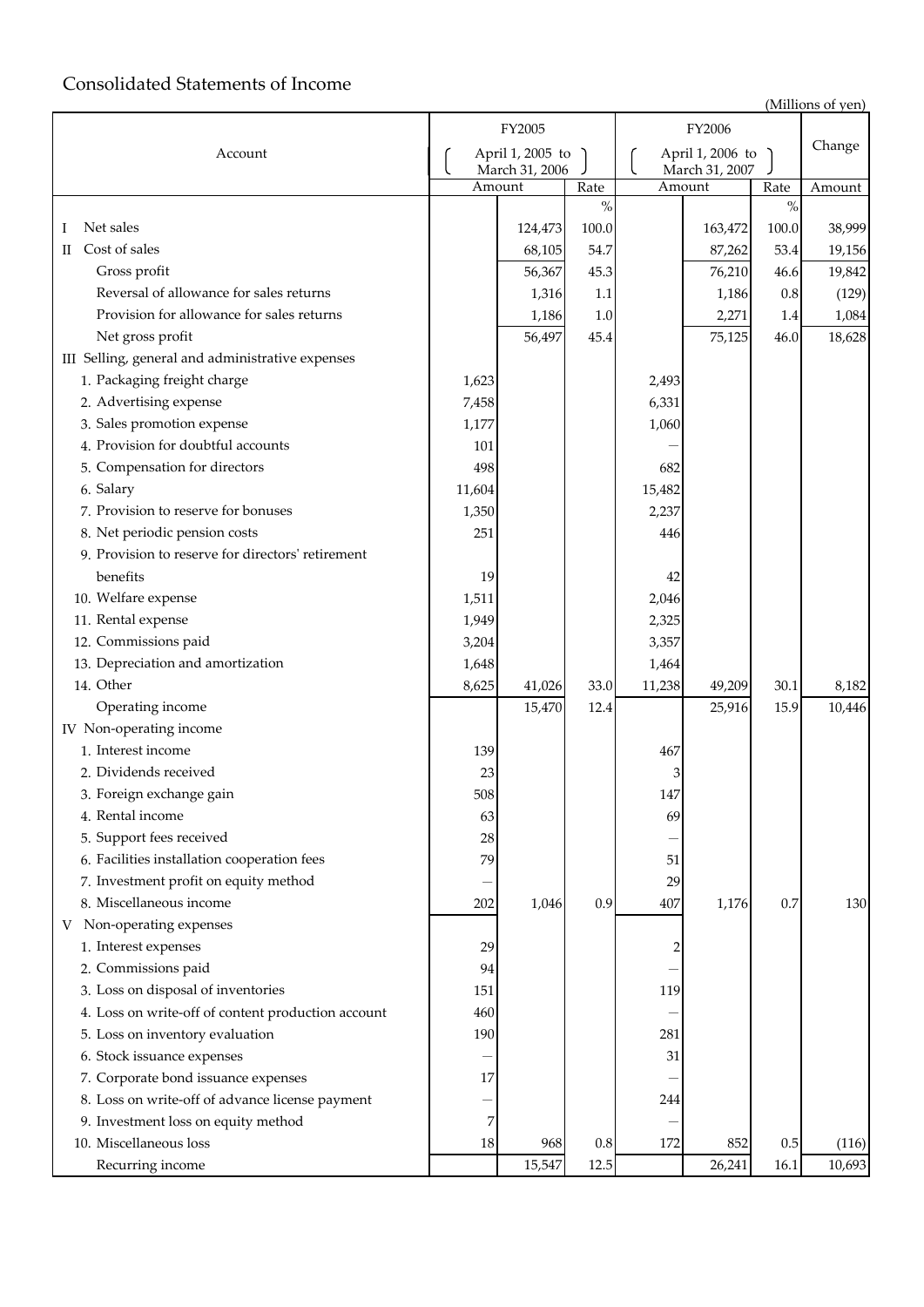|                                                     |         | FY2005                             |         |                                    | FY2006 |         |          |
|-----------------------------------------------------|---------|------------------------------------|---------|------------------------------------|--------|---------|----------|
| Account                                             |         | April 1, 2005 to<br>March 31, 2006 |         | April 1, 2006 to<br>March 31, 2007 |        |         | Change   |
|                                                     |         | Amount                             | Rate    |                                    | Amount | Rate    | Amount   |
| VI Extraordinary gain                               |         |                                    |         |                                    |        |         |          |
| 1. Gain on sale of investment securities            | 1,353   |                                    |         | 410                                |        |         |          |
| 2. Gain on divesture of business                    |         |                                    |         | 2,697                              |        |         |          |
| 3. Reversal of allowance for doubtful account       |         |                                    |         |                                    |        |         |          |
| 4. Reversal of allowance for retirement benefits    |         |                                    |         | 465                                |        |         |          |
| 5. Other                                            | 8       | 1,361                              | 1.1     | 203                                | 3,778  | 2.3     | 2,417    |
| VII Extraordinary loss                              |         |                                    |         |                                    |        |         |          |
| 1. Loss on sale of property and equipment           | 19      |                                    |         | 17                                 |        |         |          |
| 2. Loss on disposal of property and equipment       | 457     |                                    |         | 1,085                              |        |         |          |
| 3. Impairment loss                                  | 4,426   |                                    |         | 368                                |        |         |          |
| 4. Loss on evaluation of investment securities      | 91      |                                    |         | 194                                |        |         |          |
| 5. Loss on disposal and write-down of assets        |         |                                    |         |                                    |        |         |          |
| associated with business restructuring              |         |                                    |         | 2,275                              |        |         |          |
| 6. Severance payments associated with business      |         |                                    |         |                                    |        |         |          |
| restructuring                                       |         |                                    |         | 925                                |        |         |          |
| 7. Loss on liquidation of affiliates                | 209     |                                    |         |                                    |        |         |          |
| 8. Adjustment loss in connection with advanced      |         |                                    |         |                                    |        |         |          |
| received in mobile business                         | 302     |                                    |         |                                    |        |         |          |
| 9. Accelerated amortization of goodwill             |         |                                    |         | 1,831                              |        |         |          |
| 10. Extraordinary loss on inventory write-offs      | 1,652   |                                    |         |                                    |        |         |          |
| 11. Provision of allowance for doubtful accounts    | 505     |                                    |         | 2,086                              |        |         |          |
| 12. Provision of allowance for game arcade closings | 153     |                                    |         | 2,784                              |        |         |          |
| 13. Other                                           | 59      | 7,878                              | 6.3     | 60                                 | 11,629 | 7.2     | 3,751    |
| Income before income taxes and distribution of      |         |                                    |         |                                    |        |         |          |
| loss in partnership (tokumei-kumiai)                |         | 9,031                              | 7.3     |                                    | 18,390 | 11.2    | 9,359    |
| Distribution of loss in partnership                 |         |                                    |         |                                    |        |         |          |
| (tokumei-kumiai)                                    |         | 40                                 | 0.1     |                                    | 16     | 0.0     | (23)     |
| Income before income taxes                          |         | 8,990                              | 7.2     |                                    | 18,374 | 11.2    | 9,383    |
| Corporate, resident and enterprise taxes            | 1,835   |                                    |         | 2,915                              |        |         |          |
| Refunded income taxes                               | (912)   |                                    |         | (127)                              |        |         |          |
| Deferred income taxes                               | (9,039) | (8, 116)                           | (6.5)   | 3,941                              | 6,730  | 4.1     | 14,847   |
| Minority interest in consolidated subsidiaries      |         | 31                                 | $0.0\,$ |                                    | 24     | 0.0     | (6)      |
| Net income                                          |         | 17,076                             | 13.7    |                                    | 11,619 | $7.1\,$ | (5, 456) |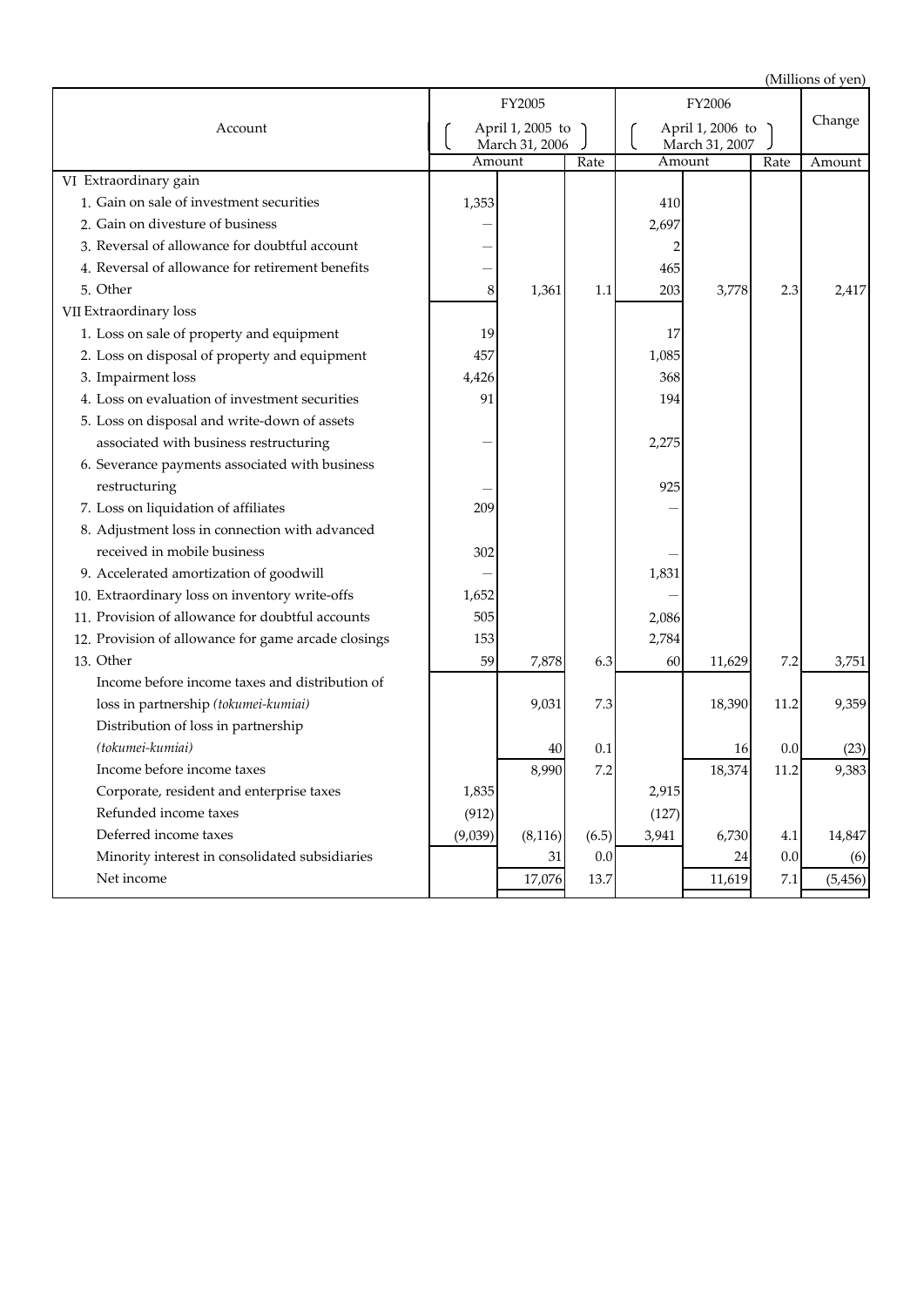# Consolidated Statements of Cash Flows

|                                                                                          | FY2005              | FY2006         |          |
|------------------------------------------------------------------------------------------|---------------------|----------------|----------|
| Account                                                                                  | April 1, 2005       | April 1, 2006  | Change   |
|                                                                                          | March 31, 2006      | March 31, 2007 |          |
|                                                                                          | Amount              | Amount         | Amount   |
|                                                                                          |                     |                |          |
| I Cash flows from operating activities                                                   |                     |                |          |
| Income before income taxes                                                               | 8,990               | 18,374         |          |
| Depreciation and amortization                                                            | 8,419               | 11,115         |          |
| Impairment loss<br>Increase in allowance for doubtful accounts                           | 4,426<br>611        | 368<br>734     |          |
| (Decrease) increase in reserve for bonuses                                               | 643                 | (775)          |          |
| Increase (decrease) in allowance for sales returns                                       | (155)               | 1,077          |          |
| (Decrease) increase in allowance for retirement benefits                                 | (1,213)             | (832)          |          |
| Increase in allowance for directors' retirement benefits                                 | 19                  | 72             |          |
| Increase in allowance for losses due to closure of game arcade                           |                     |                |          |
| and other allowances                                                                     | 153                 | 2,773          |          |
| Interest and dividends received                                                          | (163)               | (470)          |          |
| Interest expenses                                                                        | 29                  |                |          |
| Foreign exchange gain                                                                    |                     | (76)           |          |
| Gain on sale of investment securities                                                    | (1, 353)            | (410)          |          |
| Losses on investments in securities                                                      | 91                  | 194            |          |
| Losses on disposal of property and equipment                                             | 457                 | 1,085          |          |
| Losses on sale of property and equipment                                                 | 19                  | 17             |          |
| Gain on divesture of business                                                            |                     | (2,697)        |          |
| Amortization of goodwill                                                                 |                     | 1,386          |          |
| Accelerated amortization of goodwill<br>Other losses                                     |                     | 1,831<br>693   |          |
| Decrease (increase) in accounts receivable                                               | (16, 330)           | 11,090         |          |
| (Increase) decrease in inventories                                                       | 9,140               | (2,780)        |          |
| Increase (decrease) in purchase liabilities                                              | 1,797               | 1,671          |          |
| (Decrease) increase in accrued consumption taxes                                         | 102                 | (320)          |          |
| Decrease (increase) in other current assets                                              | 57                  | 800            |          |
| (Increase) decrease in other non-current assets                                          | 358                 | (158)          |          |
| (Decrease) increase in other current liabilities                                         | 391                 | (5, 432)       |          |
| Other                                                                                    | 2,643               | 243            |          |
| Subtotal                                                                                 | 19,138              | 39,577         | 20,439   |
| Interest and dividends received                                                          | 121                 | 487            |          |
| Interest paid                                                                            | (30)                | (5)            |          |
| Income taxes paid                                                                        | (10,054)            | (7, 249)       |          |
| Net cash provided by (used in) operating activities                                      | 9,174               | 32,809         | 23,635   |
| II Cash flows from investing activities<br>Payments for acquiring property and equipment | (8, 258)            | (10, 733)      |          |
| Payments for acquiring intangible assets                                                 | (340)               | (413)          |          |
| Proceeds from sale of investment securities                                              | 1,504               | 443            |          |
| Payments for acquisition of shares in consolidated subsidiary                            | (53, 747)           | (63)           |          |
| Proceeds from divesture of business                                                      |                     | 4,514          |          |
| Proceeds from return of guarantee money deposited                                        | 1,160               | 1,113          |          |
| Payments for provision of guarantee money                                                | (234)               | (398)          |          |
| Other                                                                                    | (122)               | (134)          |          |
| Net cash (used in) provided by investing activities                                      | (60, 039)           | (5,671)        | 54,367   |
| III Cash flows from financing activities                                                 |                     |                |          |
| Proceeds from short-term loans                                                           | 40,000              |                |          |
| Payment of short-term loans                                                              | (40,000)            |                |          |
| Proceeds from issuance of corporate bonds                                                | 50,000              |                |          |
| Proceeds from exercise of stock options                                                  |                     | 438            |          |
| Payments for acquisition of treasury stock<br>Payments for dividends                     | (104)               | (37)           |          |
| Payments for dividends for minority interests                                            | (6,617)             | (3, 314)       |          |
| Other                                                                                    | 876                 | (2)            |          |
| Net cash (used in) provided by financing activities                                      | $\overline{44,}153$ | (2, 912)       | (47,066) |
| IV Effect of exchange rate changes on cash and cash equivalents                          | 719                 | 356            | (362)    |
| V Net (decrease) increase in cash and cash equivalents                                   | (5,991)             | 24,582         | 30,574   |
| VI Cash and cash equivalents at beginning of year                                        | 81,243              | 75,252         | (5,991)  |
| VII Cash and cash equivalents of newly consolidated subsidiaries                         |                     | 13             | 13       |
| VIII Cash and cash equivalents at end of year                                            | 75,252              | 99,847         | 24,595   |
|                                                                                          |                     |                |          |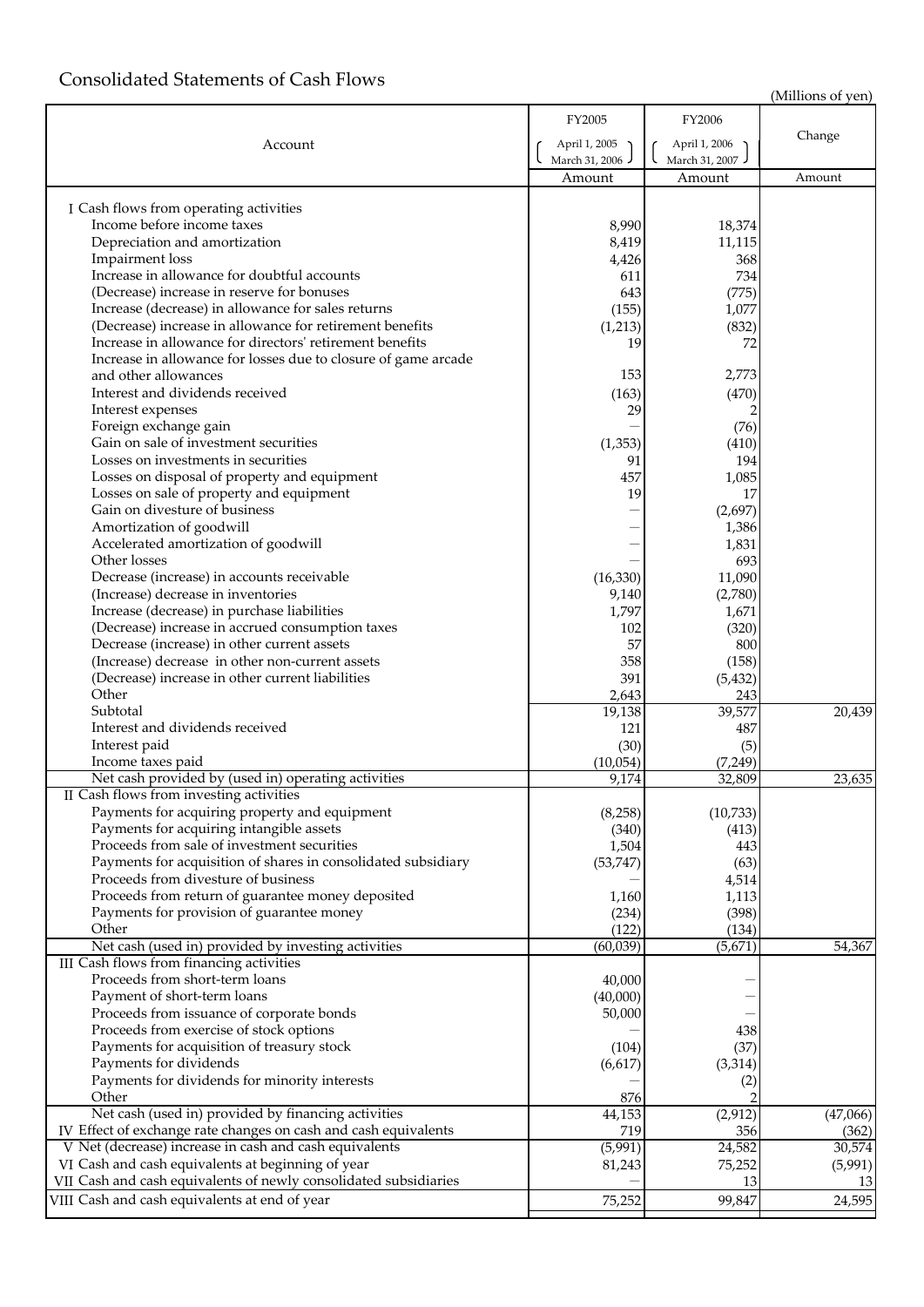# **Segment Information**

## 1. Consolidated Business Segment Information

FY2005 (April 1, 2005 to March 31, 2006)

|                                |           |          |              |                       |         |                          |         |                           | (ivililions of Ten) |
|--------------------------------|-----------|----------|--------------|-----------------------|---------|--------------------------|---------|---------------------------|---------------------|
|                                | Games     | Games    | Mobile Phone | Publication Amusement |         | Others                   | Total   | Eliminations Consolidated |                     |
|                                | (Offline) | (Online) | Content      |                       |         |                          |         | or unallocated            | total               |
| Sales and operating income     |           |          |              |                       |         |                          |         |                           |                     |
| Net Sales                      |           |          |              |                       |         |                          |         |                           |                     |
| (1) Sales to outside customers | 45,916    | 15,720   | 5,067        | 9,742                 | 41,069  | 6,957                    | 124,473 |                           | 124,473             |
| Intersegment sales<br>(2)      |           |          |              |                       |         |                          |         |                           |                     |
| Total                          | 45,916    | 15,720   | 5,067        | 9,742                 | 41,069  | 6,957                    | 124,473 |                           | 124,473             |
| Operating expenses             | 36,326    | 9,812    | 4,341        | 6,875                 | 42,240  | 4,949                    | 104,545 | 4,457                     | 109,003             |
| Operating income               | 9,590     | 5,907    | 726          | 2,866                 | (1,170) | 2,007                    | 19,927  | (4, 457)                  | 15,470              |
| Assets, depreciation and       |           |          |              |                       |         |                          |         |                           |                     |
| capital expenditures           |           |          |              |                       |         |                          |         |                           |                     |
| Assets                         | 67,658    | 15,421   | 4,056        | 12,348                | 80,897  | 6,912                    | 187,293 | 26,055                    | 213,348             |
| Depreciation                   | 690       | 663      | 47           | 15                    | 6,364   | 68                       | 7,714   | 569                       | 8,419               |
| Impairment loss                | 1,308     | 1,308    | 1,308        |                       | 271     | $\overline{\phantom{0}}$ | 4,197   | 229                       | 4,426               |
| Capital expenditures           | 1,075     | 640      | 89           |                       | 6,521   | 91                       | 8,401   | 748                       | 9,169               |

 $\alpha$  and  $\alpha$   $\alpha$ 

Notes: 1. The classification of business segments is made according to the types of products and services.

2. Major products offered by each business segment

| Segment              | Major Products                                                |
|----------------------|---------------------------------------------------------------|
| Games (Offline)      | Games                                                         |
| Games (Online)       | Online games                                                  |
| Mobile Phone Content | Content for mobile phones                                     |
| Publication          | Magazine comics, serial comics, game-related books            |
|                      | All the businesses of the Taito group including Amusement     |
| Amusement            | Operation and Rental, Sales of Goods and Merchandise and      |
|                      | <b>Content Services</b>                                       |
|                      | Derivative products such as character merchandise, school for |
| Others               | game designers                                                |

3. Unallocated operating expenses included in "Eliminations or unallocated" totaled ¥4,457 million. Company, which provide services and operational support that cannot be allocated to specific business These expenses are related to administrative departments, such as accounting and general affairs, of the

4. Unallocated assets included in "Eliminations or Unallocated" totaled \26,055 million. These assets are mainly comprised of deferred tax assets.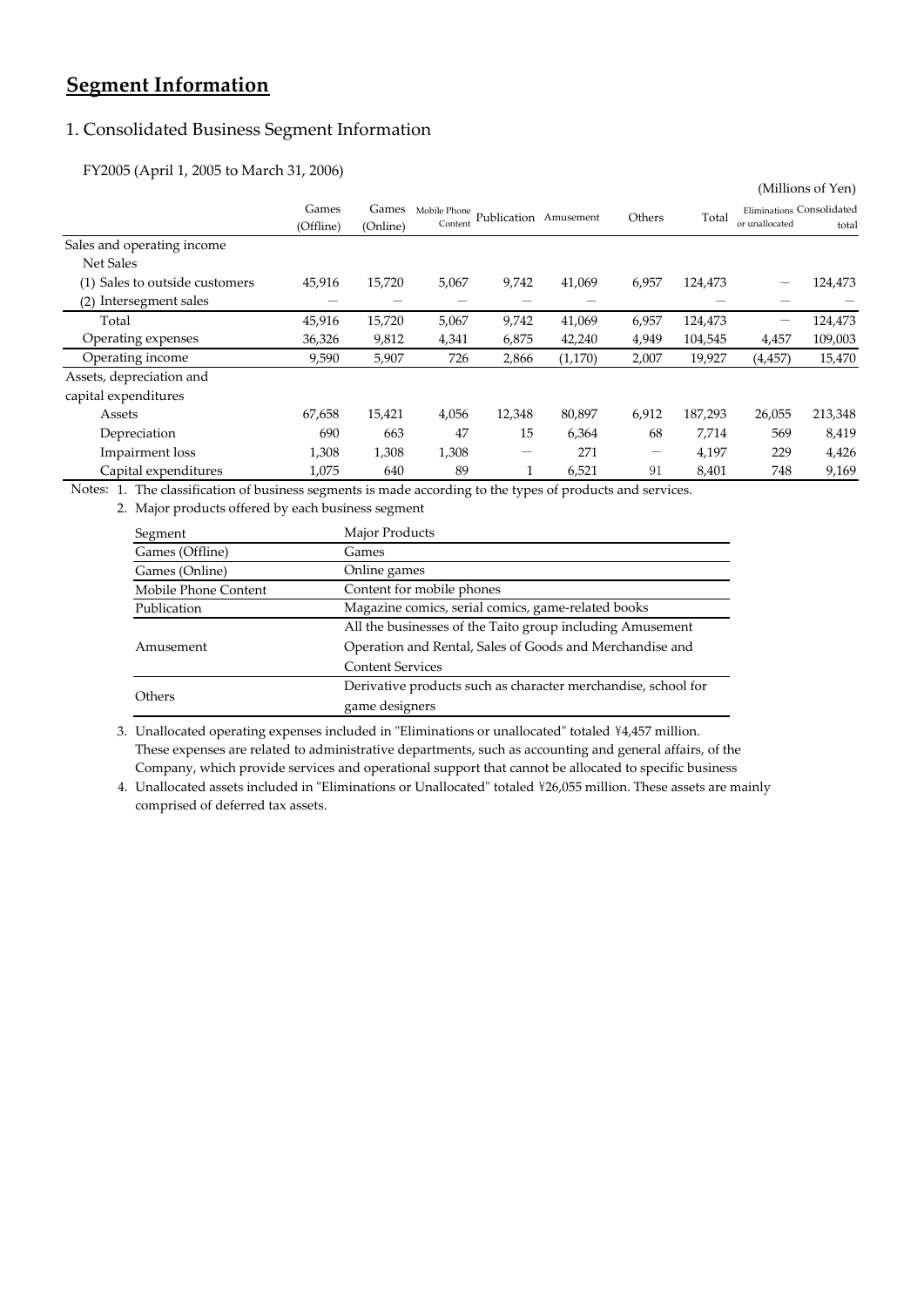### FY2006 (April 1, 2006 to March 31, 2007)

(Millions of Yen)

|                                | Games<br>(Offline) | Games<br>(Online) | Mobile Phone<br>Content | Publication Amusement |        | Others | Total   | Eliminations Consolidated<br>or unallocated | total   |
|--------------------------------|--------------------|-------------------|-------------------------|-----------------------|--------|--------|---------|---------------------------------------------|---------|
| Sales and operating income     |                    |                   |                         |                       |        |        |         |                                             |         |
| Net Sales                      |                    |                   |                         |                       |        |        |         |                                             |         |
| (1) Sales to outside customers | 51,316             | 13,660            | 7,759                   | 11,208                | 75,610 | 3,915  | 163,472 | -                                           | 163,472 |
| Intersegment sales<br>(2)      |                    |                   | 7                       |                       | 91     | 62     | 161     | (161)                                       |         |
| Total                          | 51,316             | 13,660            | 7,767                   | 11,208                | 75,702 | 3,978  | 163,634 | (161)                                       | 163,472 |
| Operating expenses             | 34,968             | 6,893             | 4,753                   | 7,604                 | 76,054 | 2,666  | 132,941 | 4,614                                       | 137,555 |
| Operating income               | 16,348             | 6,767             | 3,013                   | 3,603                 | (351)  | 1,311  | 30,693  | (4,776)                                     | 25,916  |
| Assets, depreciation and       |                    |                   |                         |                       |        |        |         |                                             |         |
| capital expenditures           |                    |                   |                         |                       |        |        |         |                                             |         |
| Assets                         | 60,153             | 18,062            | 8,695                   | 9,544                 | 74,491 | 7,865  | 178,812 | 36,866                                      | 215,679 |
| Depreciation                   | 402                | 593               | 246                     | 12                    | 9,134  | 82     | 10.471  | 643                                         | 11,115  |
| Impairment loss                | –                  | –                 | –                       | -                     | 368    |        | 368     | -                                           | 368     |
| Capital expenditures           | 428                | 411               | 79                      | 22                    | 9,477  | 108    | 10,528  | 832                                         | 11,360  |

Notes: 1. The classification of business segments is made according to the types of products and services.

2. Major products offered by each business segment

| Segment              | Major Products                                                |
|----------------------|---------------------------------------------------------------|
| Games (Offline)      | Games                                                         |
| Games (Online)       | Online games                                                  |
| Mobile Phone Content | Content for mobile phones                                     |
| Publication          | Magazine comics, serial comics, game-related books            |
|                      | All the businesses of the Taito group including Amusement     |
| Amusement            | Operation and Rental, Sales of Goods and Merchandise and      |
|                      | <b>Content Services</b>                                       |
|                      | Derivative products such as character merchandise, school for |
| Others               | game designers                                                |

3. Unallocated operating expenses included in "Eliminations or unallocated" totaled ¥4,614 million. Company, which provide services and operational support that cannot be allocated to specific business These expenses are related to administrative departments, such as accounting and general affairs, of the

4. Unallocated assets included in "Eliminations or Unallocated" totaled \36,866 million. These assets are mainly department. comprised of cash and cash deposits, deferred tax assets and property and equipment related to administrative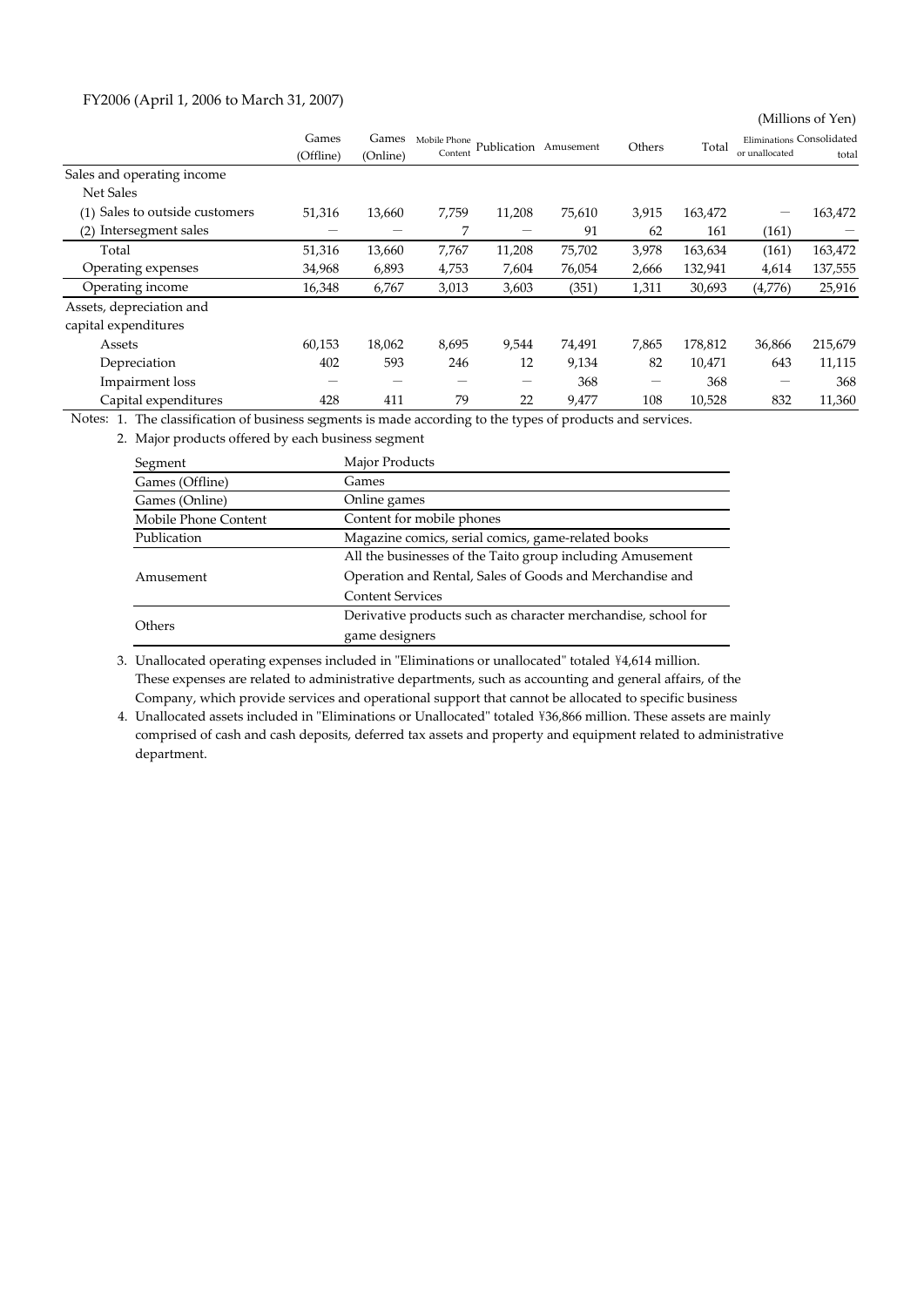### 2. Consolidated Geographic Segment Information

FY2005 (April 1, 2005 to March 31, 2006)

|                              |         |                  |        |       |         |                                | (Millions of Yen)     |
|------------------------------|---------|------------------|--------|-------|---------|--------------------------------|-----------------------|
|                              | Japan   | North<br>America | Europe | Asia  | Total   | Eliminations<br>or unallocated | Consolidated<br>Total |
| Sales and operating income   |         |                  |        |       |         |                                |                       |
| <b>Net Sales</b>             |         |                  |        |       |         |                                |                       |
| (1) Sales to outside custome | 107,354 | 14,670           | 413    | 2,035 | 124,473 | -                              | 124,473               |
| (2) Intersegment sales       | 4,316   | 837              | 364    | 5     | 5,523   | (5,523)                        |                       |
| Total                        | 111,670 | 15,507           | 778    | 2,040 | 129,997 | (5,523)                        | 124,473               |
| Operating expenses           | 99,910  | 12,109           | 728    | 1,778 | 114,526 | (5, 523)                       | 109,003               |
| Operating income             | 11.760  | 3,398            | 49     | 262   | 15,470  |                                | 15,470                |
| Assets                       | 196.210 | 12,683           | 1.207  | 3,247 | 213,348 | -                              | 213,348               |

Notes: 1. The classification of geographic segments is made according to geographical distances.

2. Main countries included in each segment:

1) North America………the United States of America

2) Europe………United Kingdom

3) Asia………China, Korea

3. There are no unallocated operating expenses included in "Eliminations or Unallocated."

4. There are no unallocated assets included in "Eliminations or Unallocated."

FY2006 (April 1, 2006 to March 31, 2007)

|                              |         |         |        |       |         |                | (Millions of Yen) |
|------------------------------|---------|---------|--------|-------|---------|----------------|-------------------|
|                              |         | North   |        | Asia  | Total   | Eliminations   | Consolidated      |
|                              | Japan   | America | Europe |       |         | or unallocated | Total             |
| Sales and operating income   |         |         |        |       |         |                |                   |
| <b>Net Sales</b>             |         |         |        |       |         |                |                   |
| (1) Sales to outside custome | 128,665 | 22,341  | 11,409 | 1,056 | 163,472 |                | 163,472           |
| (2) Intersegment sales       | 9,776   | 833     | 457    | 11    | 11,078  | (11,078)       |                   |
| Total                        | 138,441 | 23,174  | 11,867 | 1,067 | 174,551 | (11,078)       | 163,472           |
| Operating expenses           | 119,465 | 17,552  | 9,901  | 1,713 | 148,633 | (11,077)       | 137,555           |
| Operating income             | 18,976  | 5,621   | 1,965  | (645) | 25,917  | (0)            | 25,916            |
| Assets                       | 203,303 | 11,881  | 7,585  | 2.747 | 225,517 | (9,838)        | 215,679           |

Notes: 1. The classification of geographic segments is made according to geographical distances.

2. Main countries included in each segment:

1) North America………the United States of America

2) Europe………United Kingdom

3) Asia………China, Korea

3. There are no unallocated operating expenses included in "Eliminations or Unallocated."

4. There are no unallocated assets included in "Eliminations or Unallocated."